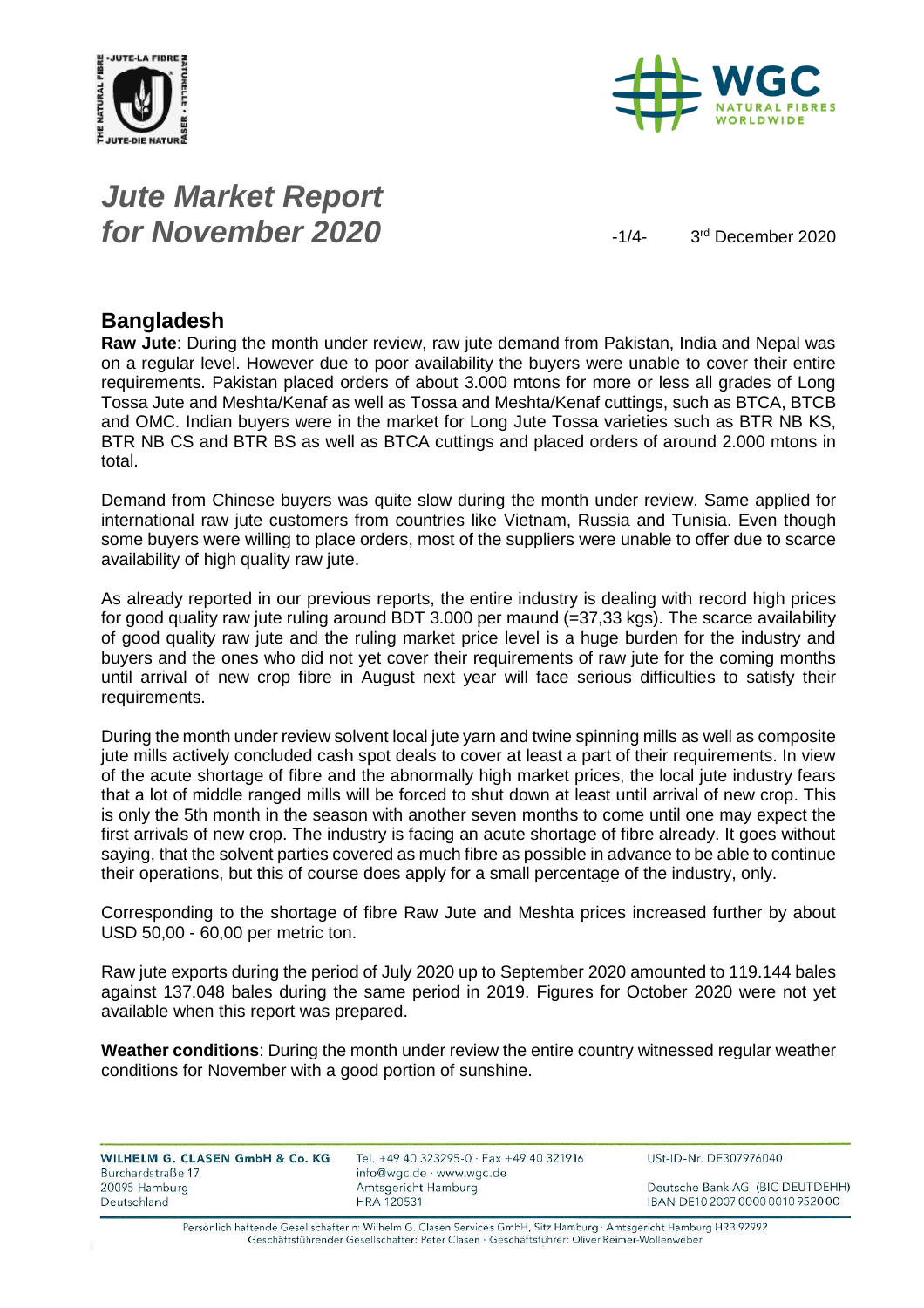



# *Jute Market Report for November 2020*  $\frac{3}{4}$

3<sup>rd</sup> December 2020

**Jute Yarn and Twine**: Regular export demand for both high and low quality of Jute yarn and twine is reported from regular importing countries like Turkey and Iran during the month under review. Same applies for the demand from other international markets such as India, China, Vietnam, Indonesia, Malaysia, Uzbekistan, The Middle East, Europe and USA.

Local demand for both Sacking and Hessian quality of jute yarn for packaging purposes increased during the month under review.

The export prices for light and heavy count jute yarns and twines increased further by around USD 60 to 70 per metric ton during the month under review. In view of the acute shortage of raw jute it is expect that the prices will continue to increase significantly until arrival of new crop next year.

As already reported in our report for the month of October, the trend of significant reduction of production capacities of small and medium size mills continued. This of course leads to delay in shipments and sometimes even overbookings of factory capacities. Especially financially weak mills are suffering from lack of fibre and cannot run their production with regular capacity. Most local jute yarn and twine spinning mills are booked up to January 2021.

As a result of the overall jute market situation, jute spinners announced losses for the first quarter of the current fiscal year, a development which may have tamed the company's fluctuating stock price. The jute yarn and twine manufacturer's earnings per share were BDT 11.16 in the negative in July-September while it was BDT 10.24 in the negative during the same period a year ago, data from the Dhaka Stock Exchange (DSE) showed. Jute Spinners' net asset value stood at Tk 360.14 in the negative as of September 30, 2020.

Time and again we receive reports about certain mills not honouring their commitments and either delay shipments or pushing their customers to pay higher prices than agreed. This unethical behaviour casts a damning light on the entire industry, even if it is a small percentage of mills following this practice, only. One can only hope that the responsible organizations such as the BJMA, BJSA and BJA will ensure that this kind of unethical behaviour will be punished and that such factories will be black listed, in order to prevent further damage to the image of the industry in particular and the country in general.

**Jute Goods**: Export demand for both Hessians and Sackings, especially from buyers in Africa, Europe and USA increased during the month under review. Demand from other countries such as China, Vietnam, Japan, Australia and the Middle East were on an average level. India was regularly in the market for unstitched Binola and B-Twill fabrics.

Jute CBC demand from the regular importing countries like Europe, UK and Japan was on a regular level as well during the month under review.

| WILHELM G. CLASEN GmbH & Co. KG | Tel. +49 40 323295-0 · Fax +49 40 321916 | USt-ID-Nr. DE307976040           |
|---------------------------------|------------------------------------------|----------------------------------|
| Burchardstraße 17               | info@wgc.de · www.wgc.de                 |                                  |
| 20095 Hamburg                   | Amtsgericht Hamburg                      | Deutsche Bank AG (BIC DEUTDEHH)  |
| Deutschland                     | HRA 120531                               | IBAN DE10 2007 0000 0010 9520 00 |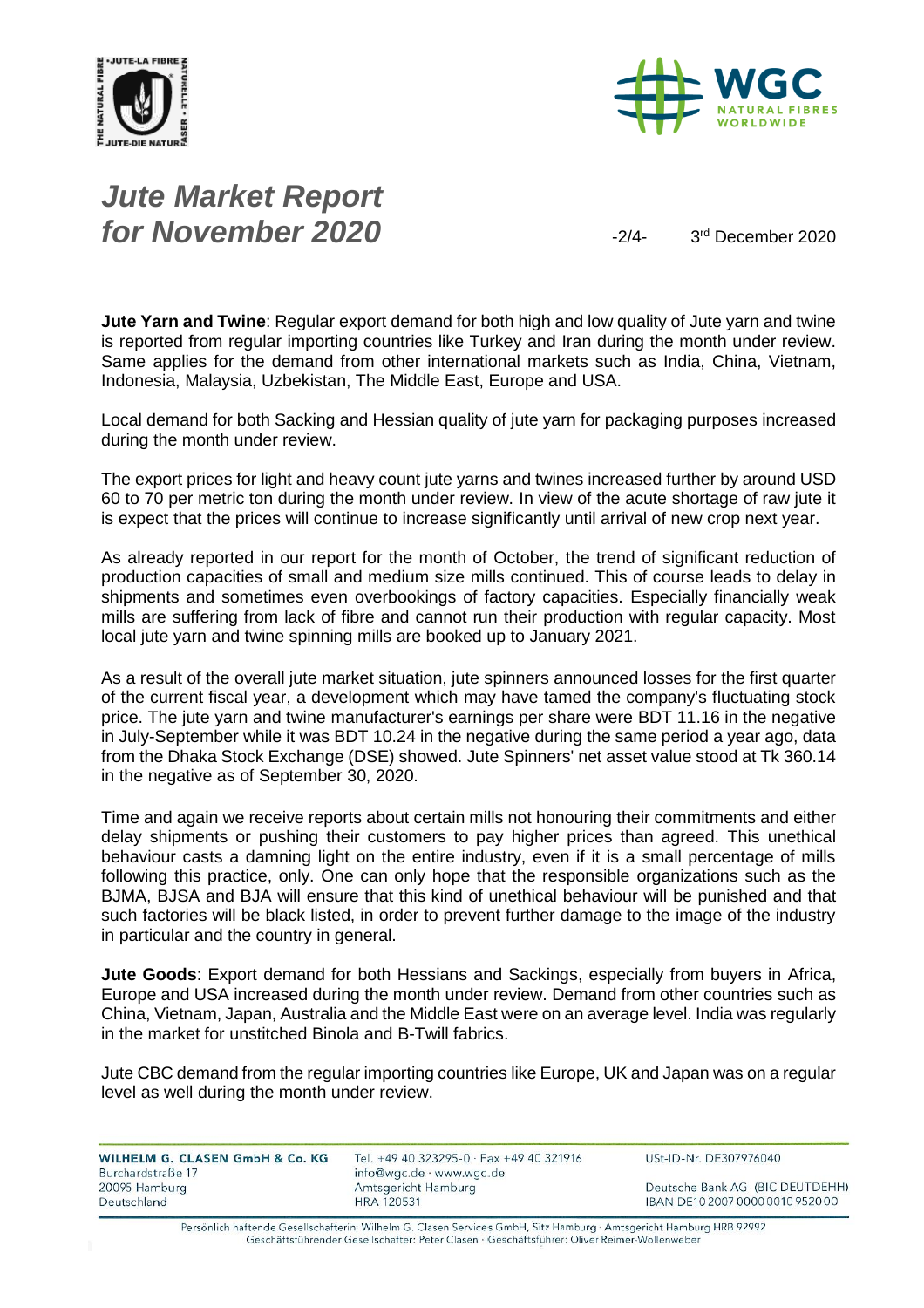



## *Jute Market Report for November 2020*  $\frac{3}{4}$

3<sup>rd</sup> December 2020

Export prices during the month under review have increased as follows:

| Hessians: | approx. $6\%$ |
|-----------|---------------|
| Sackings: | approx. $5\%$ |
| CBC:      | approx. $5\%$ |

**Maritime transport**: Due to strong demand boom in the transpacific, carriers have deployed a record number of capacity onto the transpacific to capitalize on the much higher freight rates. Moreover, due to lockdown situation in most of the Covid19 affected countries laden import containers are not being discharged at port on time which caused container crisis. In view of this situation, shipping lines are not willing to offer forwarding rates and the shippers are compelled to book the freight on spot rate basis which continued to climb on the Asia-Europe trades and driving sea freights prices higher.

The reason for this crisis is mainly because there has become a major container shortage on the EEPC (Europe, India, Pakistan and Bangladesh) trade lanes which has occurred due to several factors. These factors include a significant reduction of import containers into the region from Europe and other western countries, meaning less containers available for exports from these regions as well as chronic operational difficulties in repositioning of empty containers from regional transhipment hubs.

Ships have re-routed to more profitable trade lanes on the transpacific route which has also impacted the demand for the intra-Asia trade routes. This has further exasperated the crisis as there are simply not enough containers available to meet demand on EEPC trade lanes as well as other trade lanes.

What the industry is seeing and experiencing at this time is a "cartel" between the carriers who have taken advantage of the situation to maximise profits by increasing freight rates at level's we have never experienced before. It has become so serious that importers, exporters and trade associations have approached respective Governments to intervene in this profiteering, but so far with no success.

**Covid19:** Due to unavailable Covid19 statistics, it is difficult to judge about the current situation in the country. International agencies report that around 45 per cent of the population are infected.

#### **India**

**Raw Jute**: During the month under review there was a decline in market which was reflected by lower quotations of the Jute Balers Association (JBA): Grade TD-4 IRs 6.250,00 and Grade TD-5 IRs 5.750 per 100 kg. Jute Mills are getting reasonable deliveries from mukams during the month under review. Anyhow, these are still on lower side. In order to check one way rise in raw jute prices, the Jute Commissioner further reduced upcountry stock limit to 500 quintals.

| WILHELM G. CLASEN GmbH & Co. KG<br>Burchardstraße 17 | Tel. +49 40 323295-0 · Fax +49 40 321916<br>info@wgc.de · www.wgc.de | USt-ID-Nr. DE307976040           |
|------------------------------------------------------|----------------------------------------------------------------------|----------------------------------|
| 20095 Hamburg                                        | Amtsgericht Hamburg                                                  | Deutsche Bank AG (BIC DEUTDEHH)  |
| Deutschland                                          | <b>HRA 120531</b>                                                    | IBAN DE10 2007 0000 0010 9520 00 |